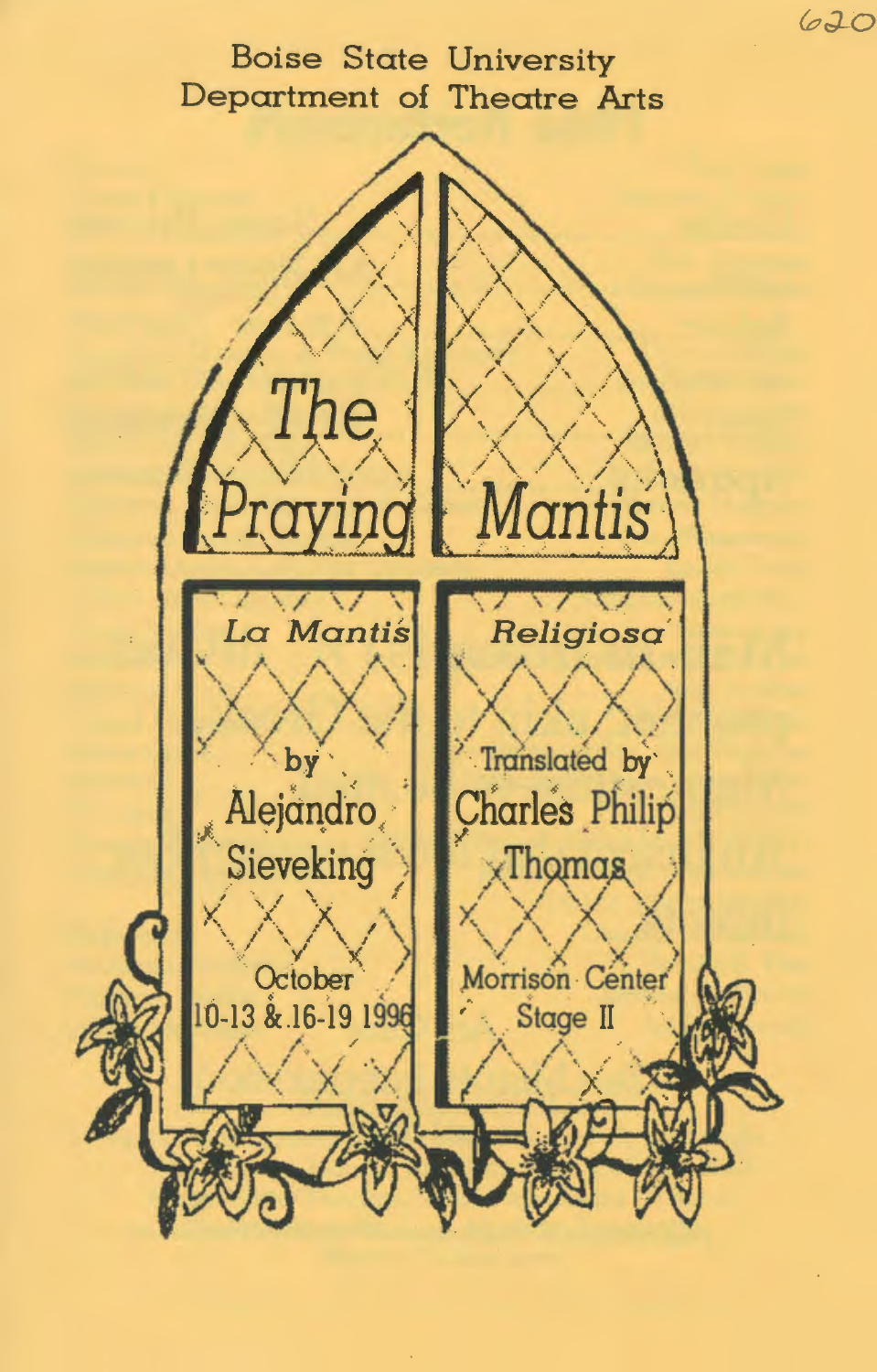# **The Performers**

| JuanIsaac Perelson  |
|---------------------|
| AparicioNick Garcia |

**Man-tis (m**antis) *n.* diviner, prophet; akin to the Greek, Mainesthai, to be mad .... An insect that feeds upon other insects.

### Act One Ten Minute Intermission Act Two

Presented by special arrangement with GMW Productions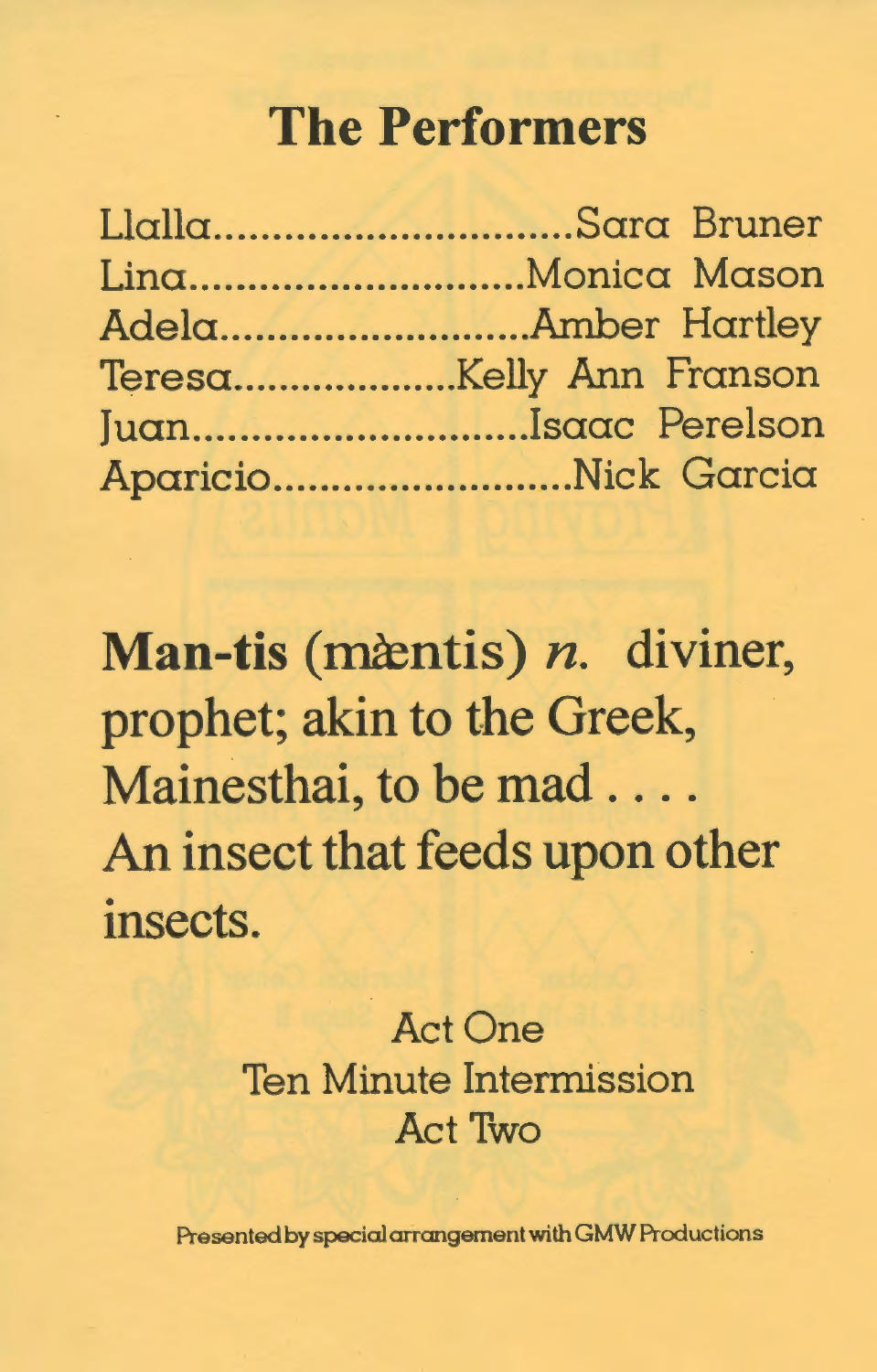## **Production Staff**

**Director** Scene Designer Costume Designer Lighting Designer Sound Designer

Assistant Director & Stage Manager Assistant Stage Manager Assistant Stage Manager Technical Director Assistant Technical Director Costume Shop Manager & Cutter Assistant Sound Design Master Electrician\Ught Operator Follow Spot Operator Props Master Haircolorist Makeup Artist Sound Operator Props Crew Dressers Wrangler Scenic Construction Costume Construction

Publicity Assistant Publicity Program Design House Manager

Ann Hoste Stephen R. Buss Ann Hoste Phil Atlakson Omar Calderon

Dano Madden Terese Reynolds Sondra Smith Micheal Baltzell Michael Hartwell Rebecca Hoffman Eric Wiesemann Karen Craig Grant Hetherington Jesse Jones Christine Thomas of Salon Dv8 Julie Jenkins Jake Huntsman Grant Hetherington, Alex Thatcher Rebecca Prescott , Mary Allen Kam Hervey Karena Nielsen, Kristy Martin, TA 117 Amber Hartley, Sara Bruner, TA 117, Tiffany Sheldon Charles Lauterbach James B. Fisk Jennifer Stockwell Ashley Martell

### Special Thanks

Idaho Shakespeare Festival, Salon Dv8, Ira Amyx, The Hobby Horse, Antiques and Collectibles, Boise Little Theatre, Knock'em Dead Theatre Carla Stern, Prof. of Modern Language Bench Commision